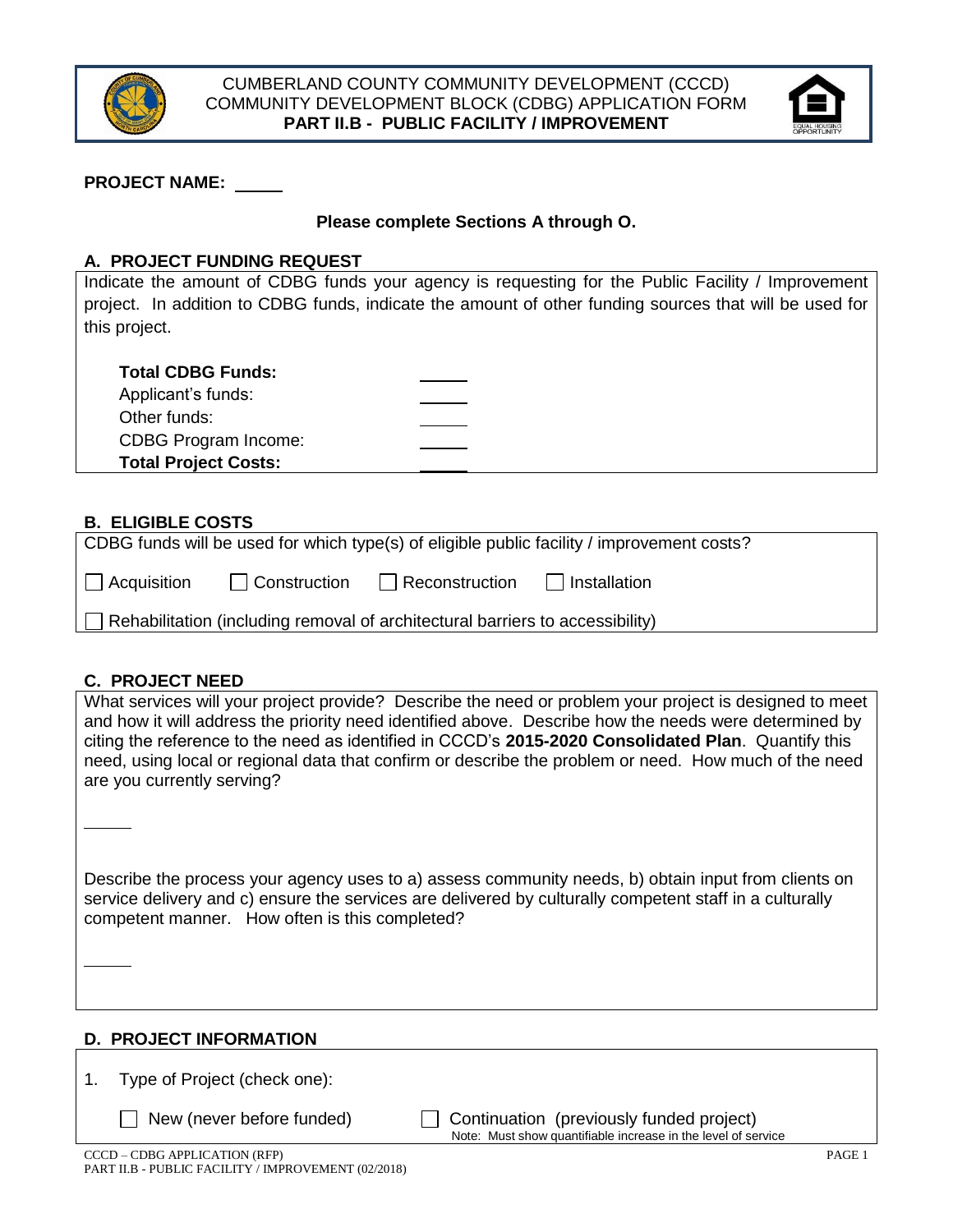| 2. | Location of Project: |  |  |
|----|----------------------|--|--|
|----|----------------------|--|--|

Street Address: City: State: Zip:

Attach project map showing the service area boundaries. Projects must be located within the County's participating jurisdiction (Refer to Section I of the application guidelines for a description of the participating jurisdiction). If your project is located within the city limits of Fayetteville, then the services provided must be accessible to all citizens of Cumberland County.

- 3. Describe, in detail, what you plan to construct or rehabilitate and identify how the CDBG funds will be used (indicate if any acquisition is a part of the activity).
- 4. Size of the project in square feet or lineal feet (if applicable). Your answer should correspond with the construction budget in Section I.
- 5. Identify the permits that will be required for the project as well as any land use approvals (i.e. lot line adjustment, subdivision, rezone, conditional use, etc.).

6. Describe how the project is accessible or is working toward full accessibility in terms of transportation (proximity to public facilities, schools, low and moderate income housing neighborhoods, senior retirement areas, special transportation programs, etc.).

7. If applicable, describe how the project addresses a public health and/or safety need. Attach all supporting documentation that relates to this need (documentation that supports this need, e.g. orders, letters, traffic accident counts, Department of Transportation (DOT), public safety statistics.

- 8. For projects serving primarily homeless persons or those at-risk of being homeless:
	- a. Indicate the number of units and beds that the facility will serve:

Total Number of Units: Total Number of Beds:

b. What population(s) is your program projected to serve (check all that apply)?

| <b>Subpopulation Type</b>                   | <b>Number of Households</b><br>with Single Adults Only | <b>Number of Households</b><br>with Children |
|---------------------------------------------|--------------------------------------------------------|----------------------------------------------|
| <b>Chronic Homeless</b>                     |                                                        |                                              |
| Veterans                                    |                                                        |                                              |
| Youth (under 25)                            |                                                        |                                              |
| <b>Domestic Violence</b><br>Substance Abuse |                                                        |                                              |
| <b>Domestic Violence</b>                    |                                                        |                                              |
| <b>Mental Illness</b>                       |                                                        |                                              |
| <b>HIV/AIDS</b>                             |                                                        |                                              |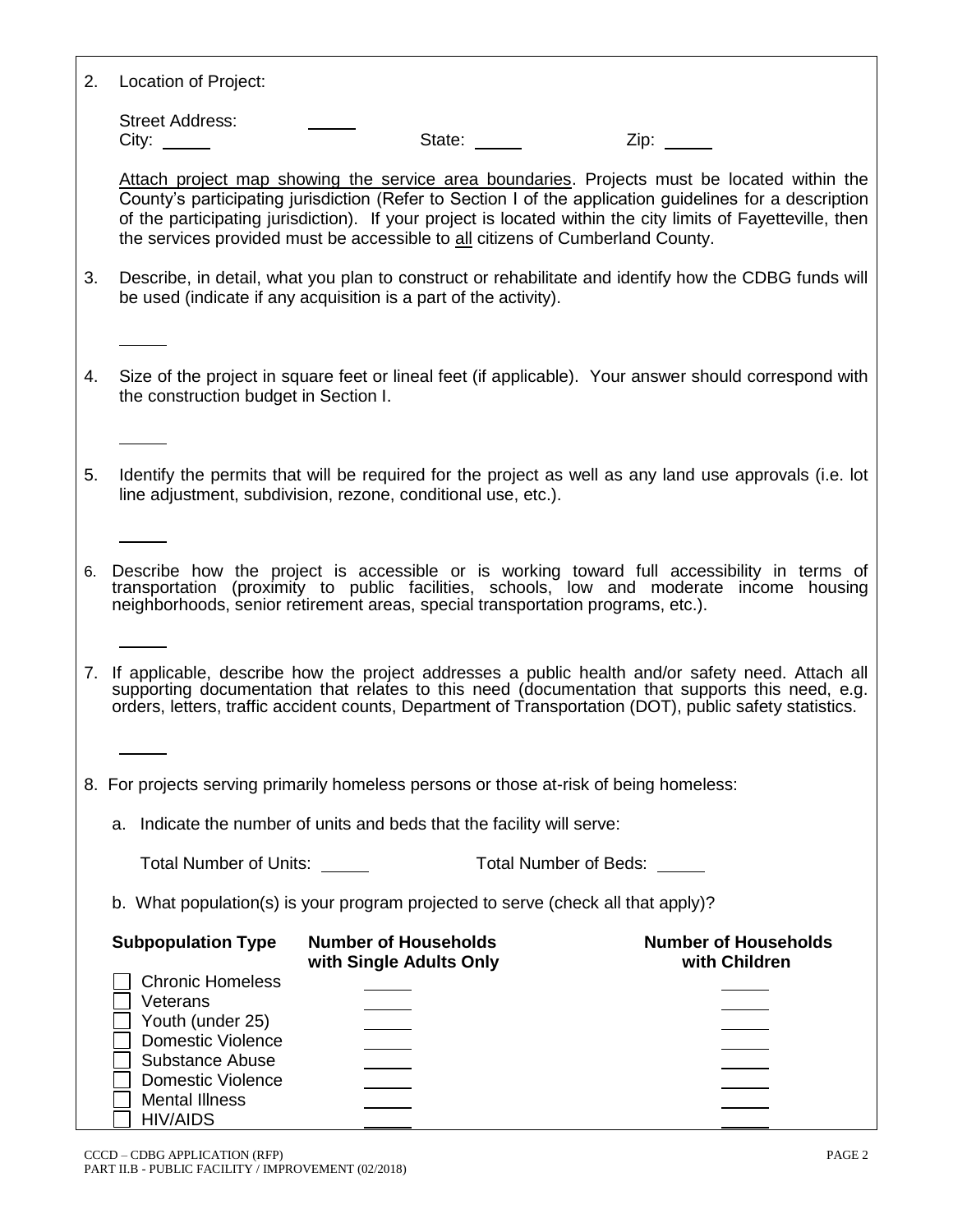| Other:        |                                                                                                                                              |  |
|---------------|----------------------------------------------------------------------------------------------------------------------------------------------|--|
|               | c. Will the agency use the local Homeless Management Information System (HMIS) database<br>system to track client information and resources? |  |
| l I Yes II No |                                                                                                                                              |  |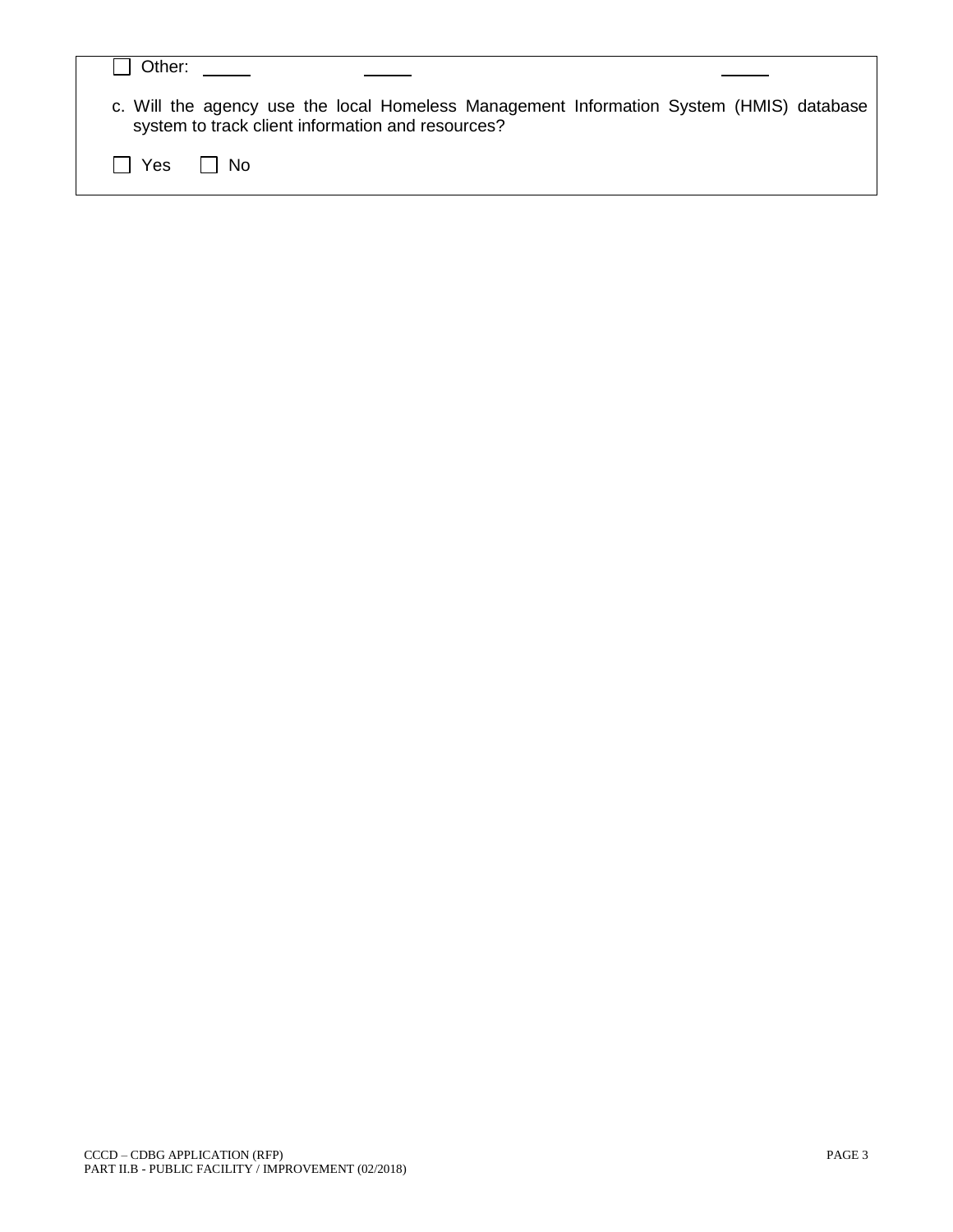## **E. NATIONAL OBJECTIVE**

If applying for CDBG funds, the project must meet one of three national objectives (Refer to application guidelines for details):

- 1. Benefit low- and moderate-income (LMI) persons,
- 2. Aid in the prevention or elimination of slums or blight, or
- 3. Meet community development needs having a particular urgency.

Please indicate which national objective your project/program will meet by selecting one of the three categories listed. Under the selected category, provide the information needed for that category.

**Category 1: Benefit low- and moderate-income persons [570.208[(a)]** Indicate how this project/program would benefit LMI persons by selecting the appropriate subcategories (LMI Limited Clientele, LMI Housing, Job Creation, or LMI Area).

## **a. LMI Limited Clientele**

 $\mathbb{R}^n$ 

 $\Box$ 

Check  $\boxtimes$  the one box below that supports the method of qualification that demonstrates how your proposed activity meets the Limited Clientele national objective (presumed benefit or family size and income).

Presumed Benefit - To qualify under this subcategory, a limited clientele activity must meet one of the following tests:

Exclusively benefit a clientele who are generally *presumed by HUD to be principally L/M income persons.* The following groups are currently presumed by HUD to be made up principally of L/M income persons:

abused children,

- elderly persons, (defined as 62 years of age and older)
- battered spouses,
- homeless persons,
- severely disabled persons
- persons living with AIDS, and
- Immigrant farm workers.
- Require *information on family size and income* so that it is evident that *at least 51%* of the clientele are persons whose family income does not exceed the L/M income limit. (This includes the case where the activity is restricted *exclusively to L/M* income persons). *Reference: §570.208(a)(2)(i)(B) and (C)*

An example of the current HUD Income Guidelines are found in the application guidelines.

## **b. LMI Housing:**

- Single Family (household must be 100% LMI)
- $\Box$  Multi-Unit (at least 51% of the units must be available to LMI tenants)

#### **c. Job Creation**

 $\Box$  at least 51% of the jobs created must be for LMI residents

## **d. Low/Moderate Income Area (LMA) Benefit**

There are two ways to qualify for Area Benefit. Check  $\boxtimes$  the box and provide the information which supports the method of qualification that demonstrates how your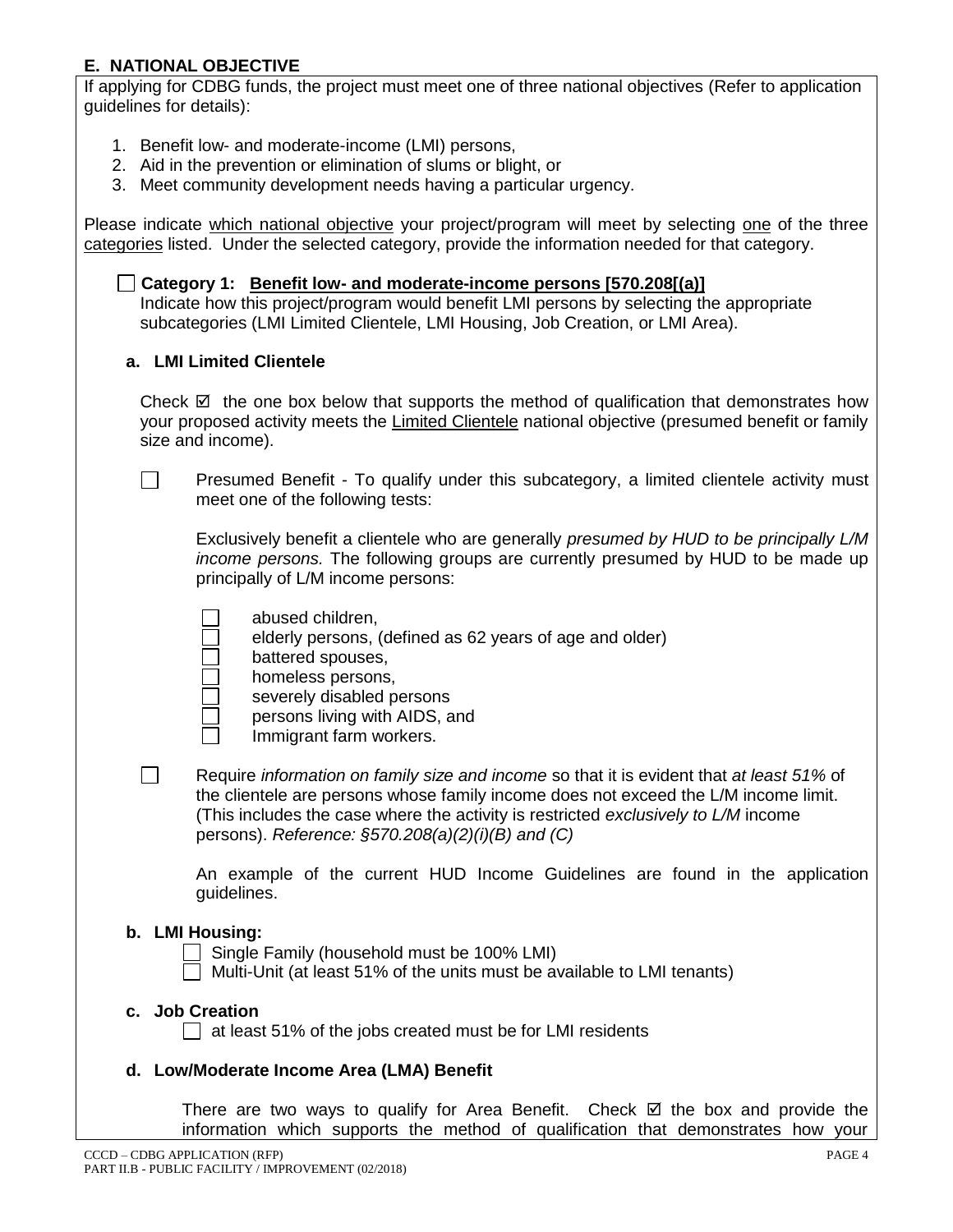proposed activity meets this national objective:

 **Area Benefit / Census Tract(s) \ and Block Group(s) and number of residents in Service Delivery Area.** (Consult with CCCD Staff to obtain HUD formula census data.)

## **Census Tract / Block Group Project Information**

| <b>Census</b><br>Tract(s) | <b>Block</b><br>Group(s) | <b>Total</b><br><b>Population</b> | Low/Mod<br><b>Population</b> | % Low Mod |
|---------------------------|--------------------------|-----------------------------------|------------------------------|-----------|
|                           |                          |                                   |                              |           |
|                           |                          |                                   |                              |           |
|                           |                          |                                   |                              |           |
|                           |                          |                                   |                              |           |
|                           | <b>Area Total</b>        |                                   |                              |           |

## **Area Benefit / Survey of Residents in Defined Service Delivery Area**

If a grantee has reason to believe that the available census data does not reflect current relative income levels in an area, or where the area does not coincide sufficiently well with census boundaries, HUD will accept information obtained by the grantee from use of a special survey of the residents of the area. The grantee must obtain HUD's approval of the survey instrument and other methodological aspects of the survey for this purpose. HUD will approve the survey where it determines that it meets standards of statistical reliability that are comparable to that of the Decennial Census data for areas of similar size.

HUD requires documenting the following Survey Results in the Low and Moderate Income Worksheet to determine level of eligibility: Complete this table if the National Objective is determined via the Survey Instrument methodology.

|   | <b>Action</b>                                                                            | <b>Required</b><br>(Assuming 95%<br><b>Confidence Level)</b> | <b>Expected</b> |
|---|------------------------------------------------------------------------------------------|--------------------------------------------------------------|-----------------|
|   | Number of Families in Project Service Benefit Area                                       |                                                              |                 |
| 2 | Number of families interviewed (surveyed)                                                |                                                              |                 |
| 3 | Number of persons in the families interviewed                                            |                                                              | $\ast$          |
| 4 | Number of persons in the families interviewed who are low<br>and moderate-income persons |                                                              |                 |
| 5 | Divide Line 4 by Line 3                                                                  |                                                              |                 |
| 6 | Multiply Line 5 by 100. This is % of LMI persons in service<br>area                      | %                                                            | $\%$            |

\* Assuming 2.59 persons per household

## **Category 2: Prevention or Elimination of Slums or Blight [570.208(b)]**

## **Slums or blight on an area basis**

The designated area in which the activity occurs must meet the definition of a slum, blighted, deteriorated or deteriorating area under state or local law. Documentation must be provided (along with this application) indicating how the area meets either one of the two conditions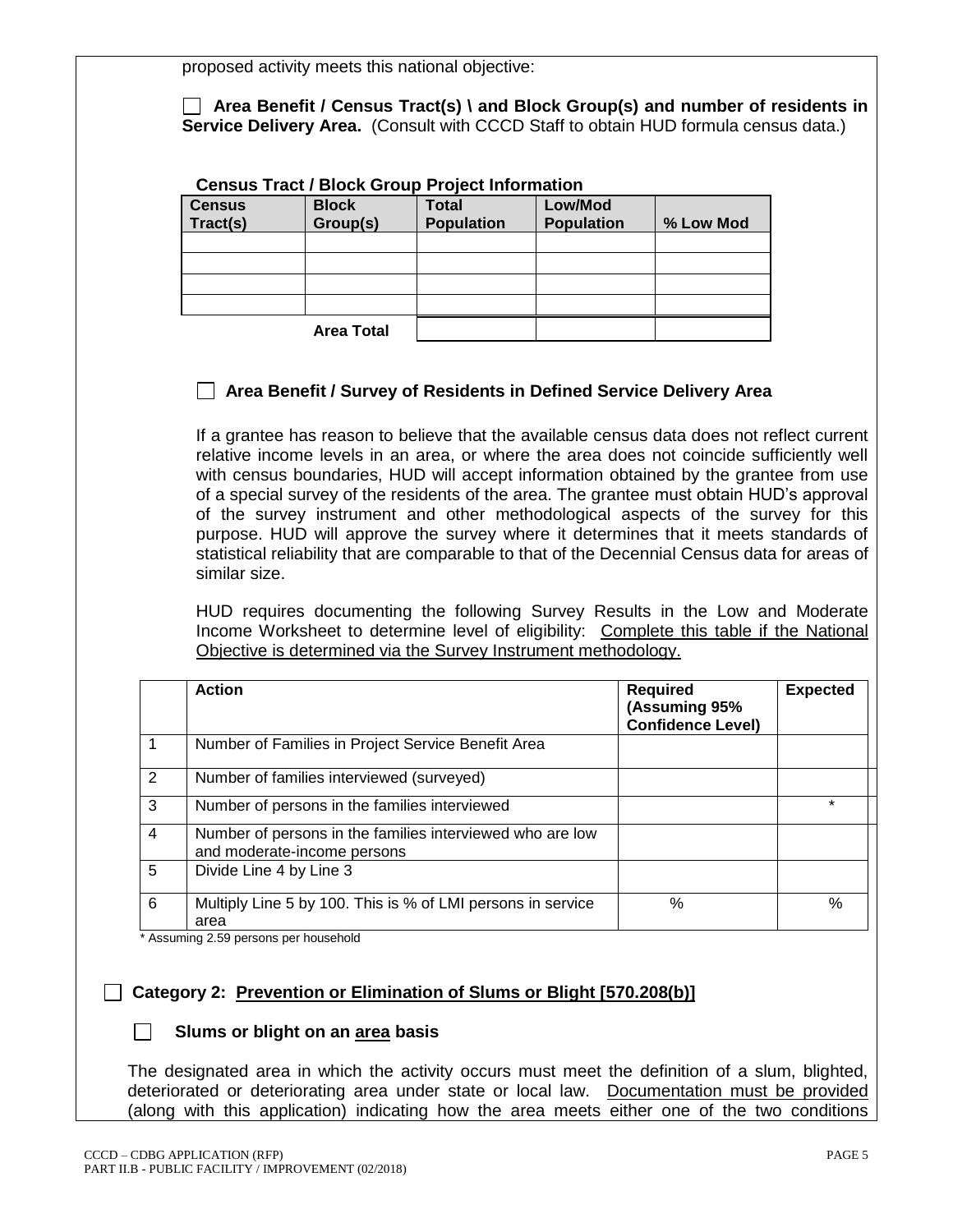#### specified below:

- $\circ$  Public improvements throughout the area are in a general state of deterioration; or
- $\circ$  At least 25 percent of the properties throughout the area exhibit one or more of the following:
	- **•** Physical deterioration of buildings/improvements;
	- Abandonment of properties;
	- **•** Chronic high occupancy turnover rates or chronic high vacancy rates in commercial or industrial buildings;
	- Significant declines in property values or abnormally low property values relative to other areas in the community; or
	- Known or suspected environmental contamination.

*Examples of eligible activities include: assistance to commercial or industrial businesses, public facilities or improvements, and code enforcement in a blighted neighborhood.* 

#### **Slums or blight on a spot basis**

These are activities that eliminate specific conditions of blight or physical decay on a spot basis and are not located in a slum or blighted area.

*Examples of activities under this category are acquisition, clearance, relocation, historic preservation, remediation of environmentally contaminated properties, and building rehabilitation activities.* 

*Rehabilitation is limited to the extent necessary to eliminate a specific condition detrimental to public health and safety.*

## **Category 3. Meets an Urgent Need [570.208(c)]**

□ Urgent Need

An activity designed to alleviate existing conditions that have a particular urgency. Examples include reconstruction of water and sewer lines destroyed by major catastrophes or emergencies such as floods or tornadoes.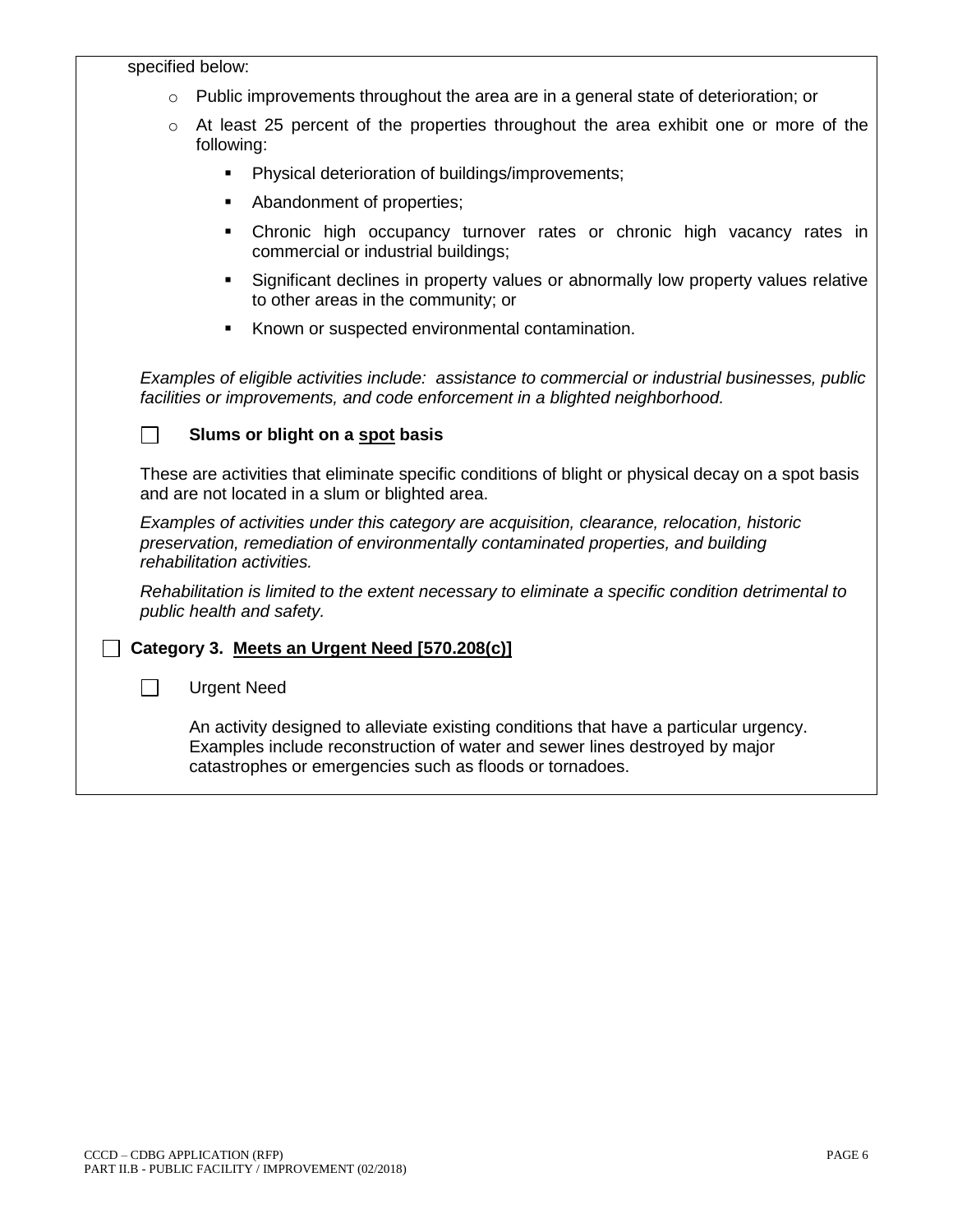## **F. ELIGIBILITY (PUBLIC FACILTY / IMPROVEMENTS)**

| Check $\boxtimes$ the activity that you have determined your project would qualify under: |                                                             |                                                           |      |                                                                 |
|-------------------------------------------------------------------------------------------|-------------------------------------------------------------|-----------------------------------------------------------|------|-----------------------------------------------------------------|
|                                                                                           |                                                             | <b>Accomplishment Type</b><br><b>Matrix</b><br><b>CFR</b> |      |                                                                 |
|                                                                                           | <b>Activity</b>                                             | <b>Citation</b>                                           | Code | (Who is Benefiting from this Project)                           |
|                                                                                           | <b>Community Facilities</b>                                 |                                                           |      |                                                                 |
| □                                                                                         | <b>Acquisition of Real Property</b>                         | 570.201(a)                                                | 001  | People, Businesses, or Public Facilities                        |
| $\Box$                                                                                    | Senior Centers                                              | 570.201(c)                                                | 03A  | <b>Public Facilities or Jobs</b>                                |
| $\Box$                                                                                    | <b>Handicapped Centers</b>                                  | 570.201(c)                                                | 03B  | <b>Public Facilities or Jobs</b>                                |
| $\Box$                                                                                    | Homeless Facility (Not operation)                           | 570.201(c)                                                | 03C  | Public Facilities or Jobs                                       |
| $\Box$                                                                                    | <b>Youth Centers</b>                                        | 570.201(c)                                                | 03D  | <b>Public Facilities or Jobs</b>                                |
| □                                                                                         | Neighborhood Facilities                                     | 570.201(c)                                                | 03E  | Public Facilities or Jobs                                       |
| $\Box$                                                                                    | <b>Child Care Centers</b>                                   | 570.201(c)                                                | 03M  | Public Facilities or Jobs                                       |
| $\Box$                                                                                    | Fire Station/Equipment                                      | 570.201(c)                                                | 03O  | Public Facilities or Jobs                                       |
| □                                                                                         | <b>Health Facilities</b>                                    | 570.201(c)                                                | 03P  | <b>Public Facilities or Jobs</b>                                |
| □                                                                                         | Abused and neglected Children Facilities                    | 570.201(c)                                                | 03Q  | <b>Public Facilities or Jobs</b>                                |
| П                                                                                         | <b>Facilities for AIDS Patients</b>                         | 570.201(c)                                                | 03S  | <b>Public Facilities or Jobs</b>                                |
|                                                                                           | <b>Parks</b>                                                |                                                           |      |                                                                 |
| ⊔                                                                                         | Parks, Recreational Facilities                              | 570.201(c)                                                | 03F  | <b>Public Facilities or Jobs</b>                                |
| $\Box$                                                                                    | <b>Tree Planting</b>                                        | 570.201(c)                                                | 03N  | <b>Public Facilities or Jobs</b>                                |
|                                                                                           | <b>Public Infrastructure</b>                                |                                                           |      |                                                                 |
| $\Box$                                                                                    | Solid Waste Disposal Improvements                           | 570.201(c)                                                | 03H  | Public Facilities, Housing Units, or Jobs                       |
| □                                                                                         | Flood Drainage Improvements                                 | 570.201(c)                                                | 031  | Public Facilities, Housing Units, or Jobs                       |
| $\Box$                                                                                    | Water/Sewer Improvements                                    | 570.201(c)                                                | 03J  | People, Housing Units, or Jobs                                  |
| $\Box$                                                                                    | <b>Street Improvements</b>                                  | 570.201(c)                                                | 03K  | People, Housing Units, or Jobs                                  |
| П                                                                                         | Sidewalks                                                   | 570.201(c)                                                | 03L  | Housing Units or Jobs                                           |
| $\Box$                                                                                    | <b>Clearance and Demolition</b>                             | 570.201(d)                                                | 04   | Businesses, Housing Units, Jobs, or Public<br><b>Facilities</b> |
| П                                                                                         | <b>Privately Owned Utilities</b>                            | 570.201(l)                                                | 11   | <b>Businesses</b>                                               |
|                                                                                           | <b>Rehabilitation</b>                                       |                                                           |      |                                                                 |
|                                                                                           | Rehab: Publicly or Privately Owned<br>Commercial/Industrial | 570.202(a)                                                | 14E  | <b>Businesses or Jobs</b>                                       |
| $\mathsf{L}$                                                                              | Other (specify):                                            |                                                           |      |                                                                 |

## **G. PERFORMANCE MEASURES**

Based on the activity selected **in Section F**, refer to the corresponding column under "Accomplishment Type" to indicate the total number that will benefit from this project after project completion. You will report for only one type of accomplishment.

|    | Business(es):        |
|----|----------------------|
| U. | <b>Housing Units</b> |

busing Units:

Jobs Created / Retained:

Out of the jobs created/retained, how many will have met HUD's income guidelines (see application guidelines): low / mod jobs created/retained: /

Organization(s):

People:

Out of the number of people served in the project or program, how many will have met HUD's income guidelines (see application guidelines): low / mod people served:

Public Facilities:  $\Box$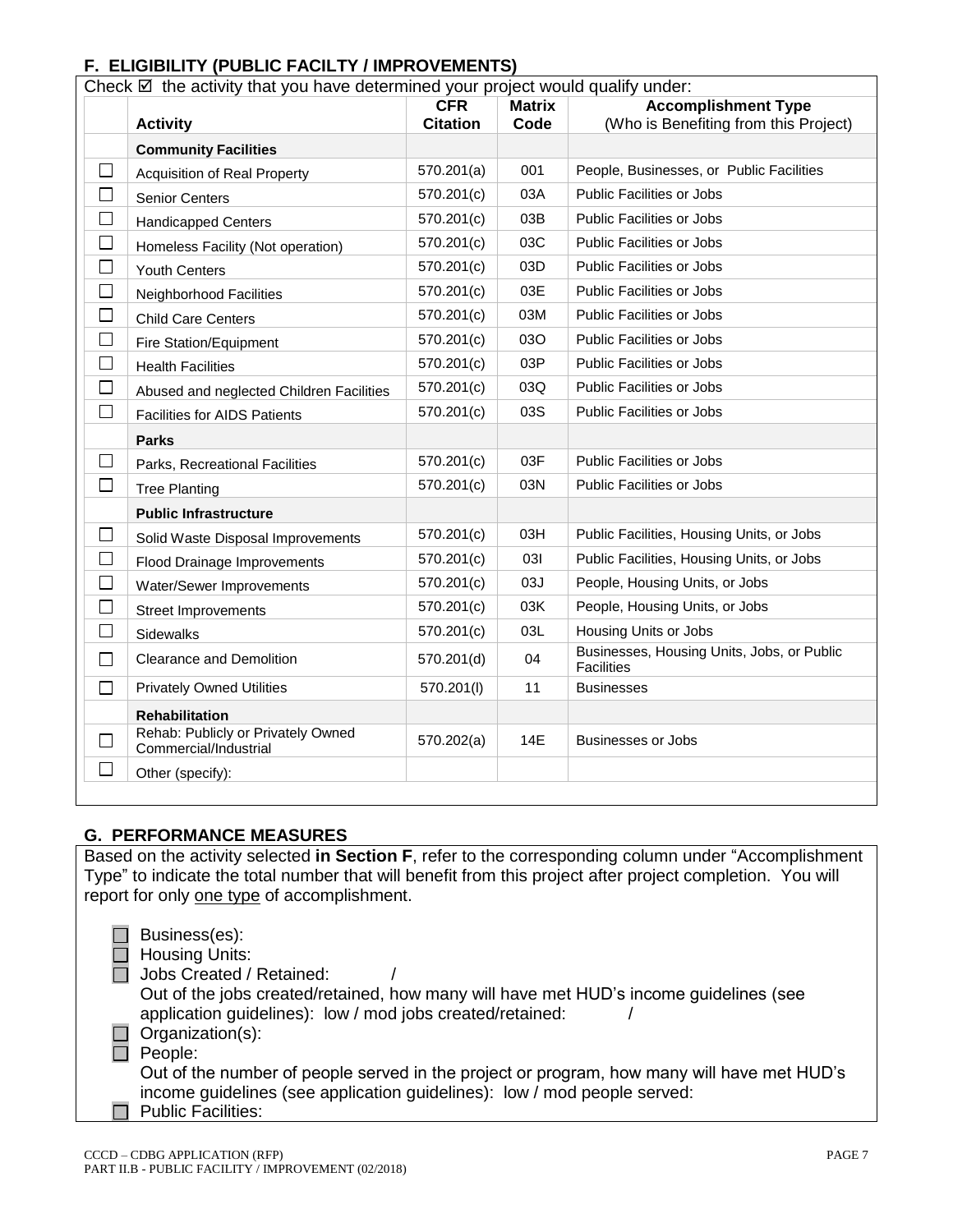## **H. PROPERTY DESCRIPTION**

| The following is required if the project involves acquisition of real property for easement for |  |  |  |  |  |  |
|-------------------------------------------------------------------------------------------------|--|--|--|--|--|--|
| improvements to be completed that are not in a public right of way.                             |  |  |  |  |  |  |
|                                                                                                 |  |  |  |  |  |  |
|                                                                                                 |  |  |  |  |  |  |
|                                                                                                 |  |  |  |  |  |  |
|                                                                                                 |  |  |  |  |  |  |
|                                                                                                 |  |  |  |  |  |  |
|                                                                                                 |  |  |  |  |  |  |
|                                                                                                 |  |  |  |  |  |  |
|                                                                                                 |  |  |  |  |  |  |
|                                                                                                 |  |  |  |  |  |  |
|                                                                                                 |  |  |  |  |  |  |
|                                                                                                 |  |  |  |  |  |  |
|                                                                                                 |  |  |  |  |  |  |
|                                                                                                 |  |  |  |  |  |  |
|                                                                                                 |  |  |  |  |  |  |
|                                                                                                 |  |  |  |  |  |  |
|                                                                                                 |  |  |  |  |  |  |
|                                                                                                 |  |  |  |  |  |  |
|                                                                                                 |  |  |  |  |  |  |
|                                                                                                 |  |  |  |  |  |  |
|                                                                                                 |  |  |  |  |  |  |
|                                                                                                 |  |  |  |  |  |  |
|                                                                                                 |  |  |  |  |  |  |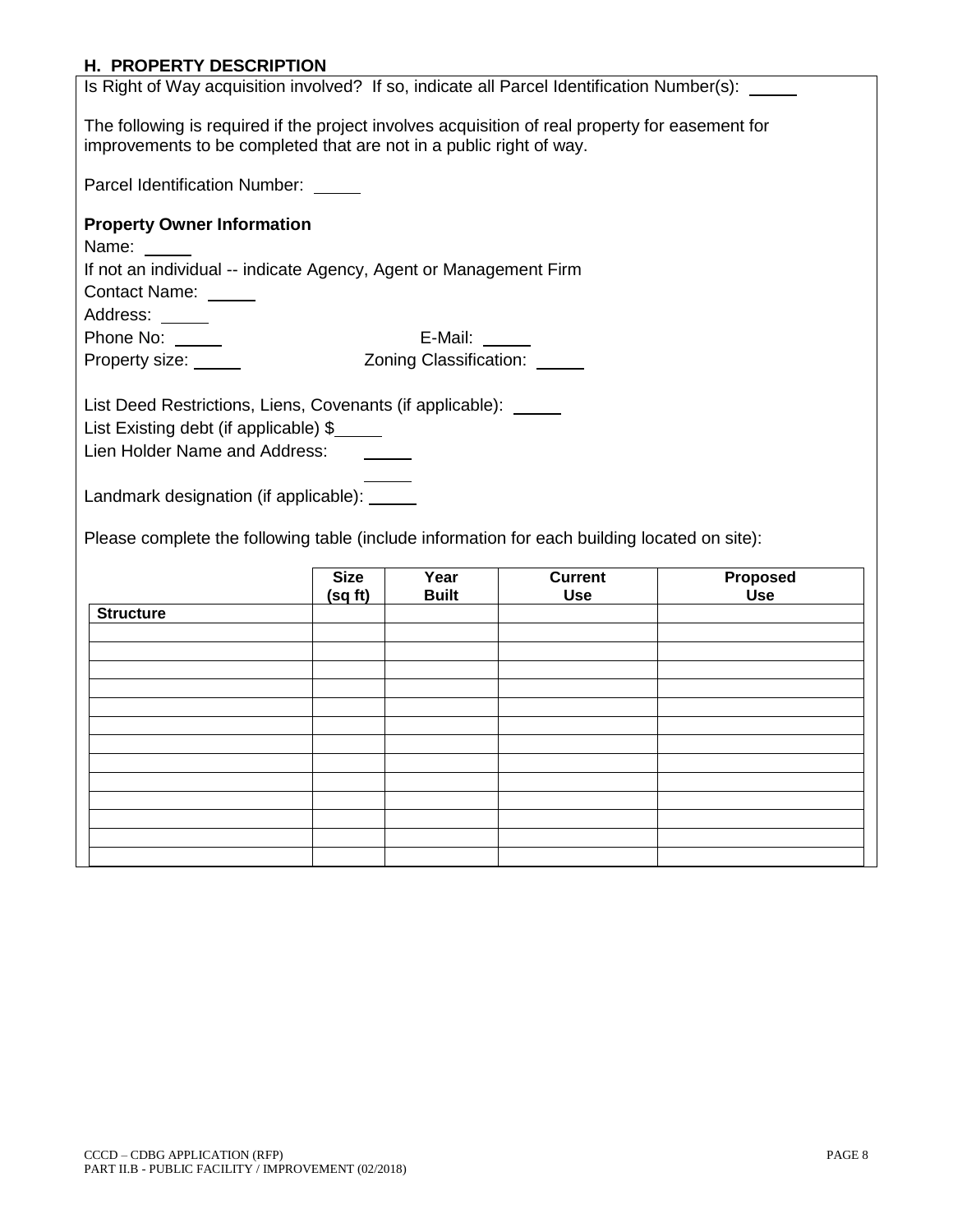# **I. Construction/Rehabilitation Budget (Use this form or you may attach another form)**

|                          | Project Name: ______________________                                                       | Date:    |        |       |       |
|--------------------------|--------------------------------------------------------------------------------------------|----------|--------|-------|-------|
|                          | Prepared by:                                                                               |          |        |       |       |
|                          | Item Description                                                                           | Est.     | Units* | Unit  | Total |
| No.                      |                                                                                            | Quantity |        | Price | Price |
| $\mathbf{1}$             |                                                                                            |          |        |       |       |
| $\boldsymbol{2}$         |                                                                                            |          |        |       |       |
| $\sqrt{3}$               |                                                                                            |          |        |       |       |
| $\overline{\mathcal{A}}$ |                                                                                            |          |        |       |       |
| 5                        |                                                                                            |          |        |       |       |
| $\,6$                    |                                                                                            |          |        |       |       |
| $\overline{7}$           |                                                                                            |          |        |       |       |
| 8                        |                                                                                            |          |        |       |       |
| $\boldsymbol{9}$         |                                                                                            |          |        |       |       |
| 10                       |                                                                                            |          |        |       |       |
| 11                       |                                                                                            |          |        |       |       |
| 12                       |                                                                                            |          |        |       |       |
| 13                       |                                                                                            |          |        |       |       |
| 14                       |                                                                                            |          |        |       |       |
| 15                       |                                                                                            |          |        |       |       |
| 16                       |                                                                                            |          |        |       |       |
| 17                       |                                                                                            |          |        |       |       |
| 18                       |                                                                                            |          |        |       |       |
| 19                       |                                                                                            |          |        |       |       |
| 20                       |                                                                                            |          |        |       |       |
| 21                       |                                                                                            |          |        |       |       |
| 22                       |                                                                                            |          |        |       |       |
| 23                       |                                                                                            |          |        |       |       |
| 24                       |                                                                                            |          |        |       |       |
| 25                       |                                                                                            |          |        |       |       |
| 26                       |                                                                                            |          |        |       |       |
| 27                       |                                                                                            |          |        |       |       |
| 28                       |                                                                                            |          |        |       |       |
| 29                       |                                                                                            |          |        |       |       |
| $30\,$                   |                                                                                            |          |        |       |       |
| 31                       | <b>TOTAL Construction Budget:</b>                                                          |          |        |       | \$    |
|                          | *LS = lump sum; SY = square yards; CY = cubic yards; TN = ton; EA = each; LF = lineal feet |          |        |       |       |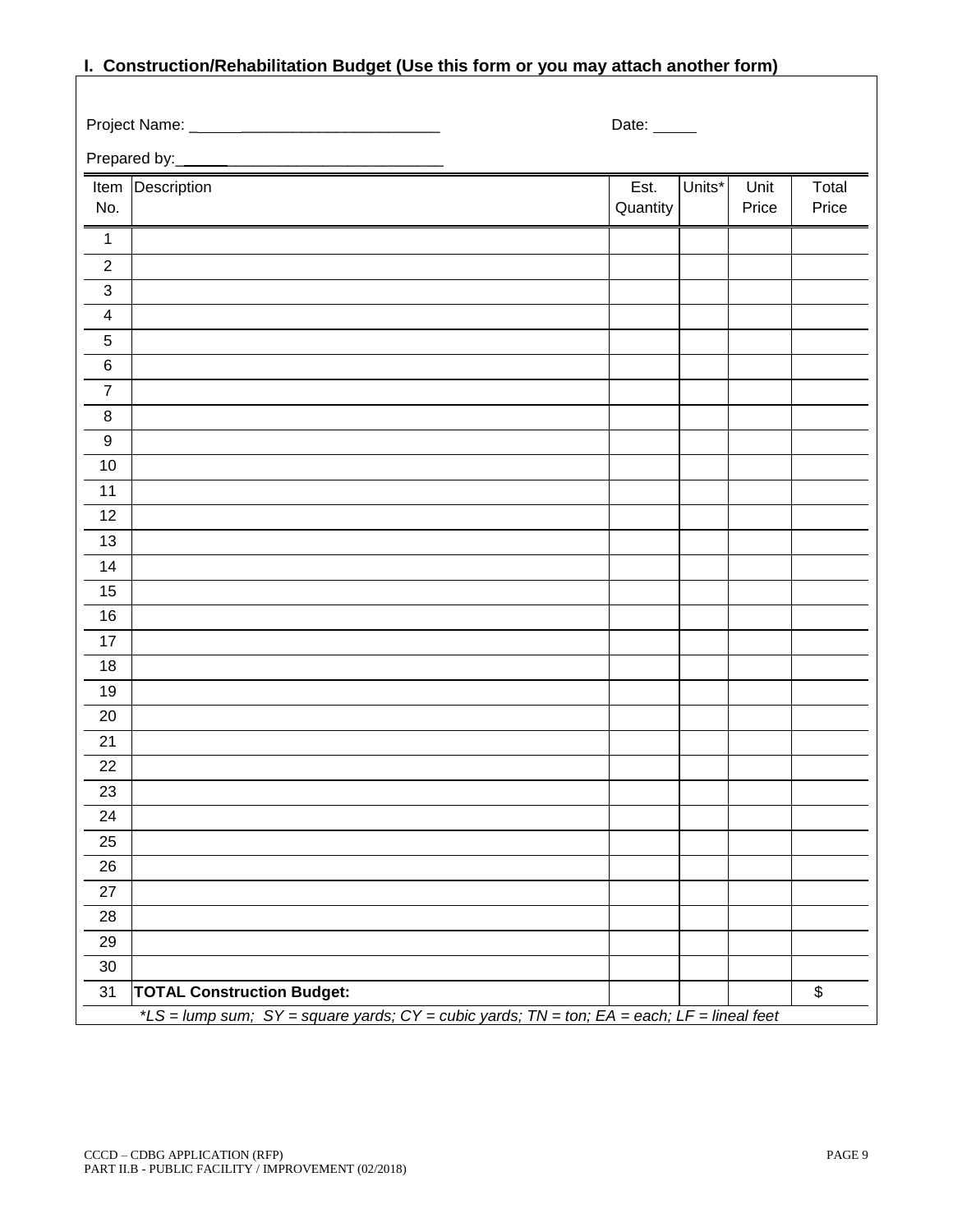## **J. PROPOSED PROJECT BUDGET**

A. Complete the line item budget for the proposed project.

| Item                                                                                                                                 | <b>CDBG Funds</b> | <b>Other Funds</b>                        | <b>Total Funds</b> |
|--------------------------------------------------------------------------------------------------------------------------------------|-------------------|-------------------------------------------|--------------------|
| <b>Environmental Review</b>                                                                                                          | \$                | \$                                        | \$                 |
|                                                                                                                                      |                   |                                           |                    |
| Acquisition                                                                                                                          | \$                | $\boldsymbol{\theta}$                     | \$                 |
| Appraisal(s)                                                                                                                         | \$                | \$                                        | \$                 |
| Architect/Engineer                                                                                                                   | \$                | \$                                        | \$                 |
| Right of Way Acquisition (If applicable)                                                                                             | \$                | \$                                        | \$                 |
| Security Document and Title Report Fees                                                                                              | \$                | \$                                        | \$                 |
| Construction:                                                                                                                        |                   |                                           |                    |
| Total Construction Contract: Refer to construction<br>budget in section I (Include Sales Tax and<br><b>Construction Contingency)</b> | \$                | \$                                        | \$                 |
| Project Management _____%                                                                                                            | \$                | \$                                        | \$                 |
| Other:                                                                                                                               |                   |                                           |                    |
| <b>Real Estate Tax</b>                                                                                                               | \$                | \$                                        | \$                 |
| Legal                                                                                                                                | \$                | \$                                        | \$                 |
| Insurance                                                                                                                            | \$                | \$                                        | \$                 |
| Relocation                                                                                                                           | \$                | $\boldsymbol{\mathsf{S}}$                 | \$                 |
| Other: (list)                                                                                                                        | \$                | \$                                        | \$                 |
| Other: (list)                                                                                                                        | \$                | \$                                        | \$                 |
| Other: (list)                                                                                                                        | \$                | $\, \, \raisebox{12pt}{$\scriptstyle \$}$ | \$                 |
| Other: (list)                                                                                                                        | \$                | $\, \, \raisebox{12pt}{$\scriptstyle \$}$ | \$                 |
| Sub-Total                                                                                                                            | \$                | \$                                        | \$                 |
| <b>Total Project Budget:</b>                                                                                                         | \$                | \$                                        | \$                 |

Specify how you arrived at the total cost of the project. Identify the permits that will be required for the project as well as any land use approvals (i.e. lot line adjustment, subdivision, rezone, conditional use, etc.). Your answer should correspond with the construction budget in Section I.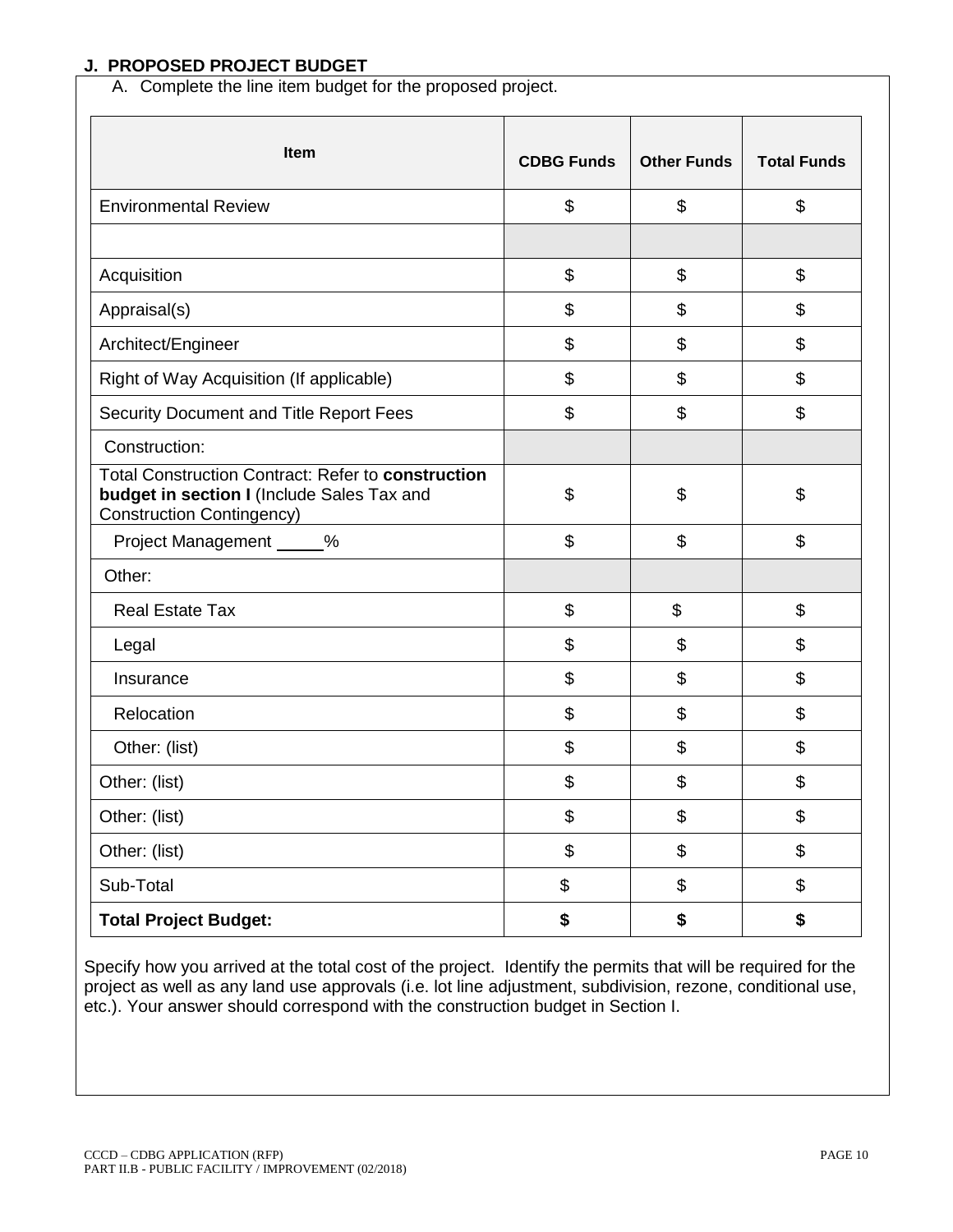### **K. FUNDING SOURCES**

Complete the following table providing information on all funding sources you anticipate using for the proposed project.

| <b>Type</b>                                                                                                                                                                                   | <b>Source</b> | Status* | Date of<br><b>Anticipated Award</b><br><b>Announcement</b> | <b>Amount</b> |
|-----------------------------------------------------------------------------------------------------------------------------------------------------------------------------------------------|---------------|---------|------------------------------------------------------------|---------------|
| CC Community Dev.                                                                                                                                                                             | <b>CDBG</b>   |         |                                                            |               |
| <b>State</b>                                                                                                                                                                                  |               |         |                                                            |               |
| <b>Other Federal</b>                                                                                                                                                                          |               |         |                                                            |               |
| Local                                                                                                                                                                                         |               |         |                                                            |               |
| Other                                                                                                                                                                                         |               |         |                                                            |               |
| Other                                                                                                                                                                                         |               |         |                                                            |               |
| Other                                                                                                                                                                                         |               |         |                                                            |               |
| Other                                                                                                                                                                                         |               |         |                                                            |               |
| Other                                                                                                                                                                                         |               |         |                                                            |               |
| Other                                                                                                                                                                                         |               |         |                                                            |               |
| Other                                                                                                                                                                                         |               |         |                                                            |               |
| Program Income (CDBG)                                                                                                                                                                         |               |         |                                                            |               |
| Total                                                                                                                                                                                         |               |         |                                                            | \$            |
| *Indicate the status of the funding commitment using the following choices: 1) funding secured, 2) awaiting final approval, 3) awaiting response, 4) status unknown. Attach additional sheets |               |         |                                                            |               |
| if necessary.                                                                                                                                                                                 |               |         |                                                            |               |

Reduction Options -- Can your project or program be funded at a reduced level if necessary?

 $\Box$  Yes  $\Box$  No Minimum amount needed to make project viable:  $\$\_\_$ 

Explain what element of your project/program would be modified to address this reduction?

### **Wage Requirements: Prevailing Wages/Davis-Bacon**

Federal prevailing wage rates are the minimum requirement whenever CDBG funds are used for construction. Projects receiving federal funds are required to follow Davis Bacon wage rate requirements.

Describe how federal wage requirements are reflected in the project budget. Identify by name the member of the development team who will work with CCCD staff to ensure compliance with wage requirements.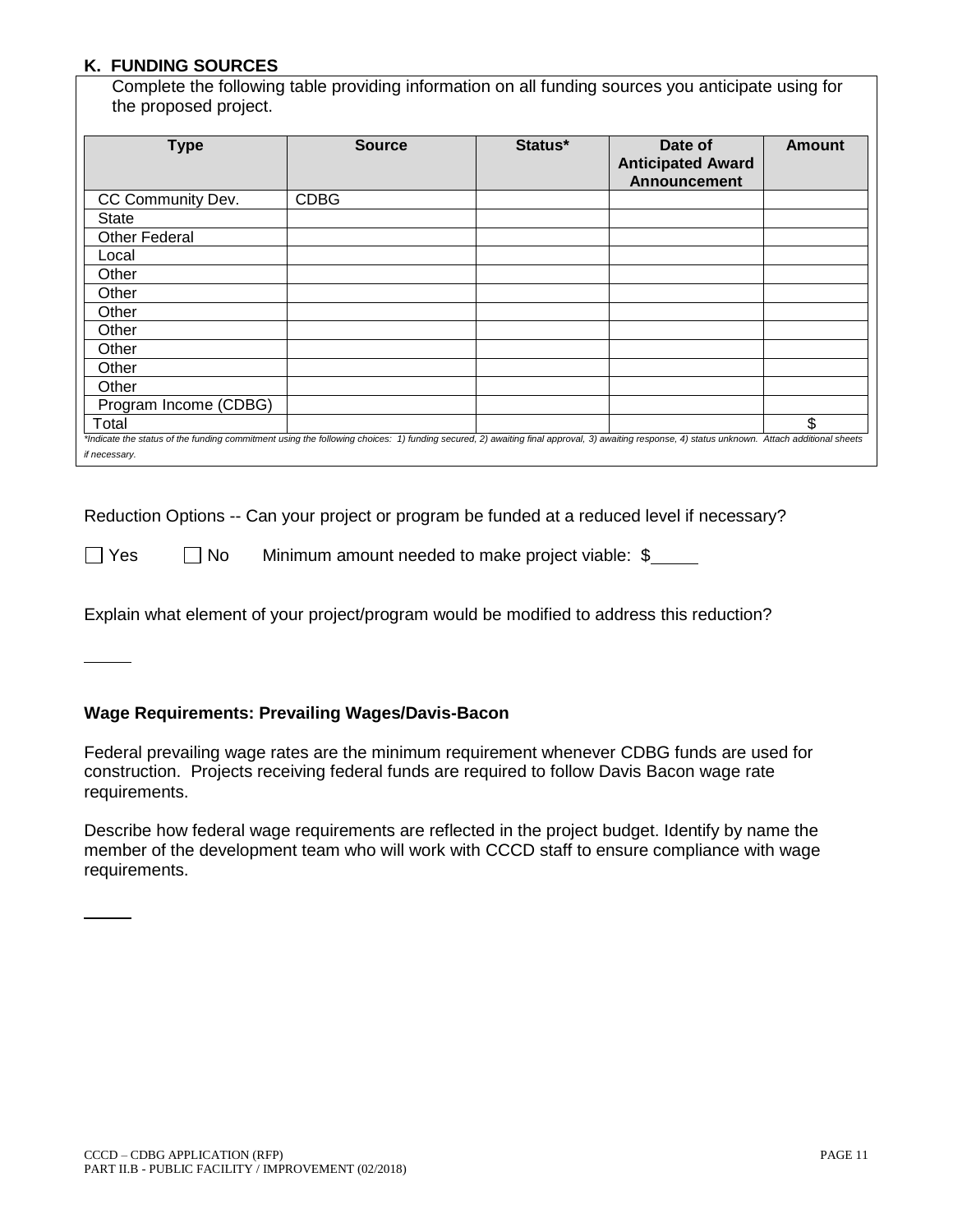### **L. PROJECT/PROGRAM IMPLEMENTATION SCHEDULE**

Work funded with CDBG funds should not start until the environmental review has been completed; funds are released by the U.S. Department of Housing and Urban Development; and the agency is under contract with Cumberland County Community Development.

| <b>Milestones</b>                                                                   | Projected<br><b>Completion Date</b> |
|-------------------------------------------------------------------------------------|-------------------------------------|
| Environmental Review Completed by CCCD*                                             |                                     |
| Contract Executed with CCCD**                                                       |                                     |
| Procure for Professional Design Services                                            |                                     |
|                                                                                     |                                     |
| Design Begun                                                                        |                                     |
| Design Complete, Bid Specs Submitted CCCD for Review                                |                                     |
| Right of Way Acquisition (If Applicable)                                            |                                     |
| <b>Bid Opening</b>                                                                  |                                     |
| Preconstruction Conference and Labor Standards & Section 3 Requirements Orientation |                                     |
| Conducted by CCCD Staff                                                             |                                     |
| <b>Construction Starts</b>                                                          |                                     |
| Construction 50% Complete                                                           |                                     |
| <b>Construction Complete</b>                                                        |                                     |
| All Project Reporting Requirements Complete                                         |                                     |
| <b>Project Closed</b>                                                               |                                     |

*\*Obtain an estimate from CCCD Staff. Environmental Review will begin as soon as the applicant has been conditionally selected for funding. Environmental reviews may take approximately 60-90 days to complete unless there are pending issues or additional studies that have to be completed.*

*\*\* Contract Start Date can only occur AFTER Environmental Review Date*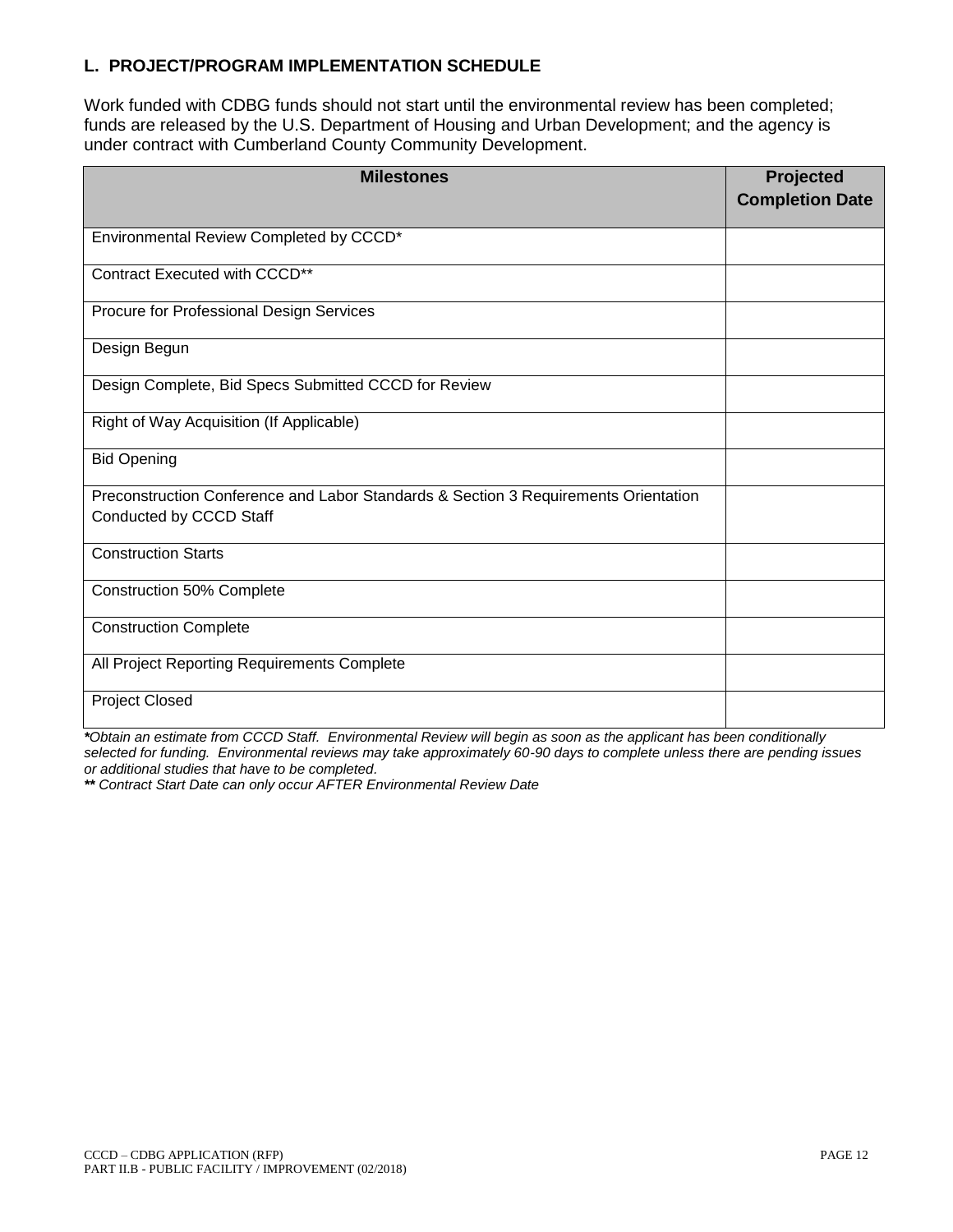## **M. PROJECT TEAM**

| Provide the name of the consultant or staff person who will perform the following tasks. Please note<br>that consultants paid for with CDBG funds must be selected through a competitive process and in<br>accordance with 24 CFR Part 84 (nonprofit organizations) and 24 CFR Part 85 (local governments). If<br>any of the tasks will be performed by a consultant, indicate who in your agency will be responsible for<br>selecting the consultant. |                                   |  |  |
|--------------------------------------------------------------------------------------------------------------------------------------------------------------------------------------------------------------------------------------------------------------------------------------------------------------------------------------------------------------------------------------------------------------------------------------------------------|-----------------------------------|--|--|
| 1. Application Phase                                                                                                                                                                                                                                                                                                                                                                                                                                   |                                   |  |  |
| Prepare and submit CDBG Grant Application:                                                                                                                                                                                                                                                                                                                                                                                                             |                                   |  |  |
| Consultant or Agency: _____<br>Email: $\_\_\_\_\_\_\_\_\_\_\_\$                                                                                                                                                                                                                                                                                                                                                                                        | Contact: _____<br>Phone: $\_\_$   |  |  |
| Prepare and submit environmental review forms:                                                                                                                                                                                                                                                                                                                                                                                                         |                                   |  |  |
| Consultant or Agency: _____<br>Email: $\frac{1}{\sqrt{1-\frac{1}{2}}\sqrt{1-\frac{1}{2}}\sqrt{1-\frac{1}{2}}\sqrt{1-\frac{1}{2}}$                                                                                                                                                                                                                                                                                                                      | Contact:<br>Phone: _____          |  |  |
| 2. Agency Contracting - Contract Phase                                                                                                                                                                                                                                                                                                                                                                                                                 |                                   |  |  |
| Consultant or Agency: _____<br>Email:                                                                                                                                                                                                                                                                                                                                                                                                                  | Contact: _____<br>Phone:          |  |  |
| 3. Procurement - Professional Services                                                                                                                                                                                                                                                                                                                                                                                                                 |                                   |  |  |
| Prepare and submit construction bid specifications:                                                                                                                                                                                                                                                                                                                                                                                                    |                                   |  |  |
| Consultant or Agency: _____<br>Email: _____                                                                                                                                                                                                                                                                                                                                                                                                            | Contact: _____<br>Phone: $\_\_$   |  |  |
| 4. Procurement - Construction                                                                                                                                                                                                                                                                                                                                                                                                                          |                                   |  |  |
| Solicit and review construction bids:                                                                                                                                                                                                                                                                                                                                                                                                                  |                                   |  |  |
| Consultant or Agency: ______<br>Email:<br>$\frac{1}{2}$                                                                                                                                                                                                                                                                                                                                                                                                | Contact:<br>Phone: $\_\_$         |  |  |
| 5. Labor Standards / Davis-Bacon Requirements<br>Obtain Davis-Bacon payroll reports from contractors/subcontractors and submit to CCCD:                                                                                                                                                                                                                                                                                                                |                                   |  |  |
| Consultant or Agency: _____<br>Email: $\_\_\_\_\_\_\_\_\_\_\_\$                                                                                                                                                                                                                                                                                                                                                                                        | Contact:<br>Phone: <u>_______</u> |  |  |
| <b>6. Section 3 Requirements</b><br>Obtain forms from contractors/subcontractors and submit to CCCD:                                                                                                                                                                                                                                                                                                                                                   |                                   |  |  |
| Consultant or Agency: _____<br>Email: $\_\_$                                                                                                                                                                                                                                                                                                                                                                                                           | Contact:<br>Phone:                |  |  |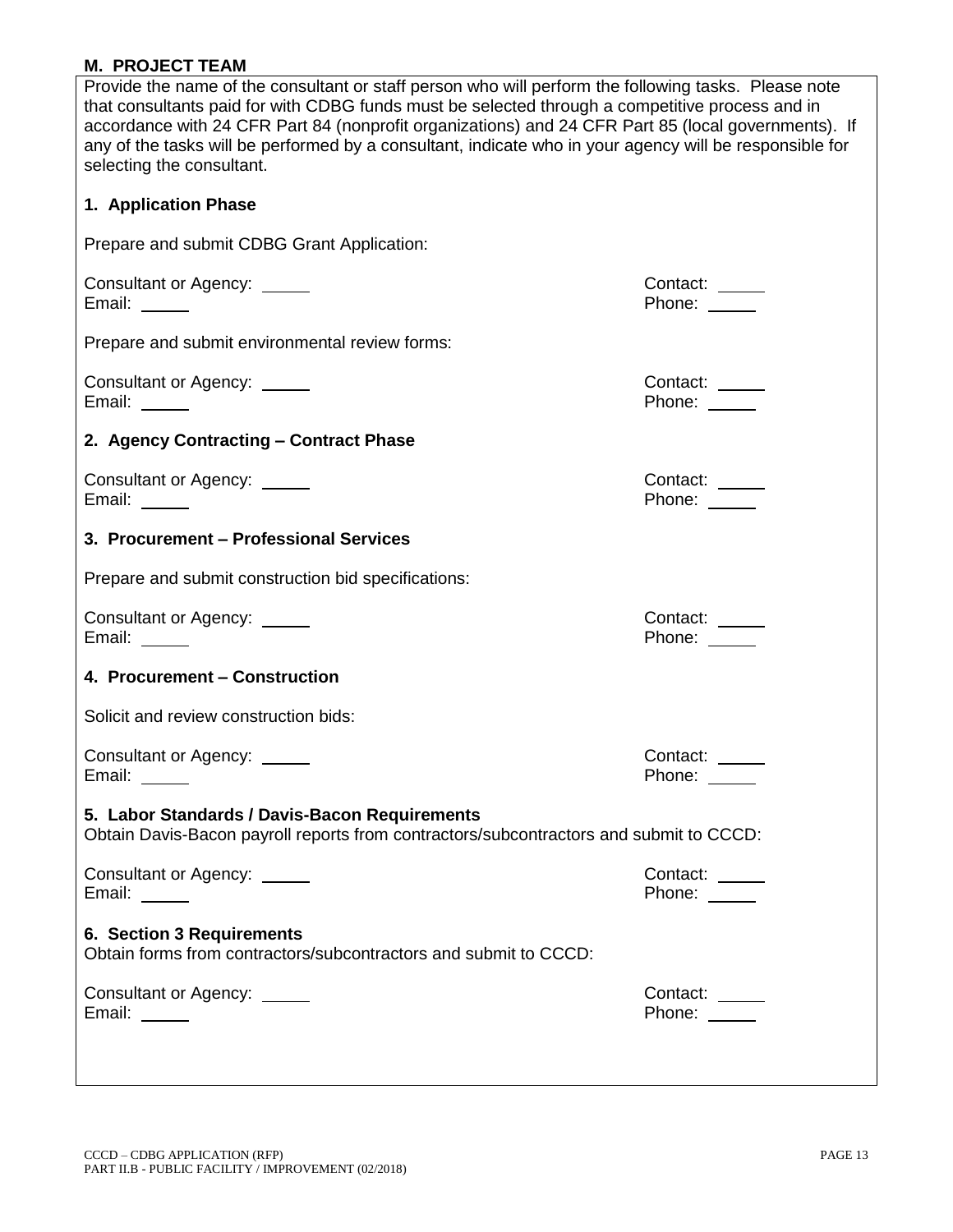## **N. ENVIRONMENTAL REVIEW (ER)**

On the date the CDBG application is submitted, the entire project is subject to the federal environmental review requirements of the National Environmental Policy Act (NEPA). Costs associated with NEPA review are the responsibility of the applicant, even if the NEPA review results in a determination that the project is not eligible for CDBG funding. Environmental review costs are eligible CDBG expenditures.

Applicants should note that projects with certain characteristics such as, but not limited to, the following may require a consultant study as part of the environmental review procedures and should budget for them accordingly and allow additional time in the project milestones for completion:

- 1. Are within a Federal Emergency Management Agency (FEMA) 100-year floodplain;
- 2. Are (or are eligible for) local, state, or federal historic or landmark registers;
- 3. Are located within 3,000 feet of a toxic site or solid waste landfill;
- 4. Have exposure to significant airport or highway noise;
- 5. Affect species that are listed or proposed for listing under the Endangered Species Act (ESA);
- 6. Involve digging in, or otherwise impacting, soil that has not been previously disturbed**.**

You are encouraged to consult CCCD staff prior to submitting an application to determine whether your project will require a consultant study. A portion of the funds awarded will be used to procure any required studies. Consideration for this expense should be given in the preparation of the project budget.

Environmental review of projects must be completed by CCCD staff prior to a CDBG contract being executed and prior to any work being undertaken at the site.

**\*\*Note on Choice-Limiting Activities**: From your application submittal date until the ER completion date, no "choice limiting" activities (such as property acquisition, leasing, demolition, rehabilitation, construction, and site improvements, clearing, grading, etc.) may occur. Undertaking such activities after application submittal could void the project's eligibility.

## **Please thoroughly answer the following questions:**

What is the current use of the site?

What are the current site natural conditions (trees, ground surface, etc.)? How developed (buildings, roads, etc.) is the site? Describe the surrounding area (commercial, residential, wooded, etc.).

Identify the nearest natural water body (stream, lake, etc.). How far, and in which direction, is it from the project site?

How much of a net increase in impervious surface (ex: concrete/asphalt) will occur (if applicable)?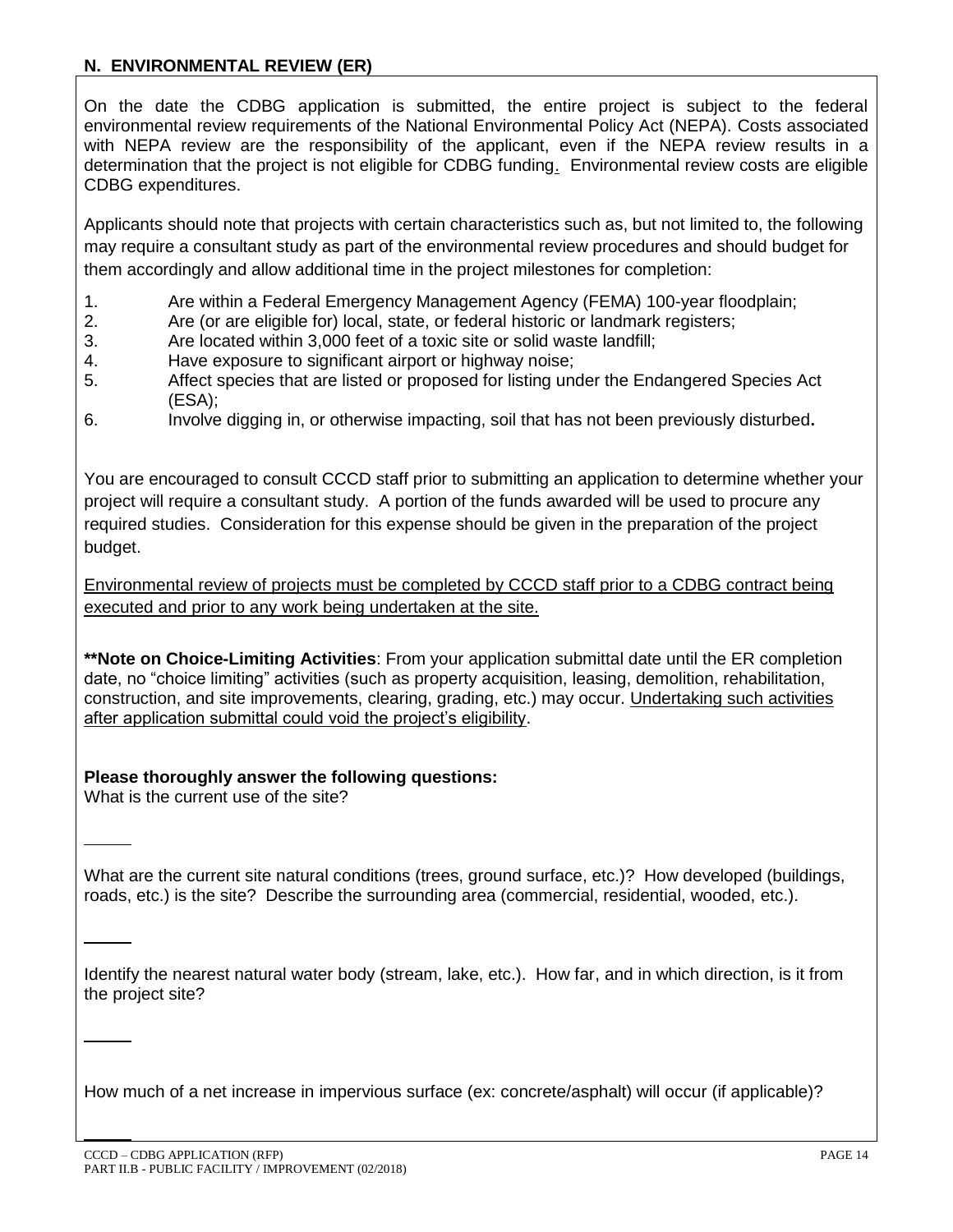| Does a current storm water system exist at the project site? Please explain.                                                                                                                                                                                                                                                                                                         |
|--------------------------------------------------------------------------------------------------------------------------------------------------------------------------------------------------------------------------------------------------------------------------------------------------------------------------------------------------------------------------------------|
| Will the project excavate or otherwise disturb soil? If so, to what depth and horizontal dimensions? Will<br>any previously-undisturbed soil be impacted? Please explain.                                                                                                                                                                                                            |
| Is the project located in $a(n)$ : (check and respond to all that apply)<br>FEMA-designated floodplain? If so, does your agency have flood insurance (please provide<br>covered items, dollar amount and duration)? (CDBG funds may not be used for any projects<br>located in a FEMA-designated floodway).<br>Wetland?<br>Ecologically-sensitive area?<br>Designated Historic area? |
| Toxics:<br>Has a Phase I Environmental Site Assessment (or equivalent toxics review) been completed? (These<br>are normally completed upon property purchase.) If so, on what date?                                                                                                                                                                                                  |
| Do any underground storage tanks (used to store oil/fuel) exist on, or adjacent to, the property? Did any<br>exist in the past? If yes, please explain, include size of the tank(s).                                                                                                                                                                                                 |
| What was the previous use of the property?                                                                                                                                                                                                                                                                                                                                           |
| Identify any other environmental reviews or studies completed for this site.<br>Studies: [ Title: _____] Date Completed: _____                                                                                                                                                                                                                                                       |
| Other: [Title: 1990] Date Completed: 2009                                                                                                                                                                                                                                                                                                                                            |
| -Provide any pictures you have of the project site and its surrounding area to CCCD.                                                                                                                                                                                                                                                                                                 |
| -Attach any site plans you have available.                                                                                                                                                                                                                                                                                                                                           |
| If you need assistance with the Environmental Review Details section, please contact Dee<br>Taylor at (910) 323-6112 or dtaylor@co.cumberland.nc.us                                                                                                                                                                                                                                  |